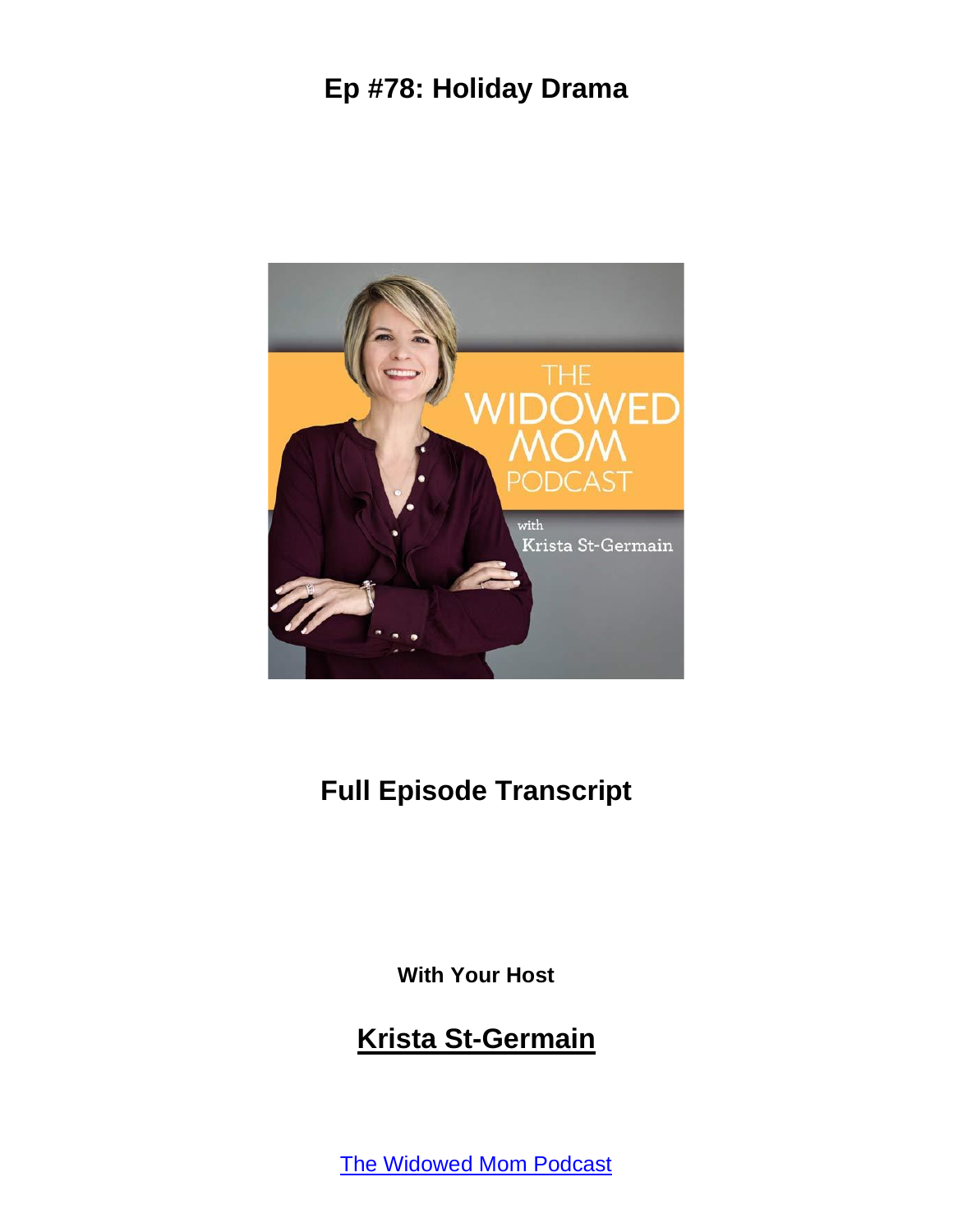Welcome to *The Widowed Mom Podcast*, episode 78, Holiday Drama.

Welcome to *The Widowed Mom Podcast*, the only podcast that offers a proven process to help you work through your grief, to grow, evolve, and create a future you can truly look forward to. Here's your host, Master Certified life coach, grief expert, widow, and mom, Krista St-Germain.

Hey there. Welcome to another episode of the podcast. Glad to have you back. If this is your first episode, maybe you're experiencing some holiday drama. If so, you would not be alone. Which is why I want to cover this topic this week.

And a little life update real quick. I told you all I would be taking a trip to Arkansas to see the leaves with the boyfriend. And we did. And in true 2020 style, the leaves had already fallen from the trees. And they were beautifully displayed on the floor, on the ground.

And the people we talked to in Arkansas, which Northwest Arkansas, it's beautiful, by the way, even without the autumn leaves, it's still just a really pretty terrain. But the people we talked to said, "Yeah, usually the leaves are still around in mid-November and through Thanksgiving." And this year, no. They just fell early. So, 2020, who knows? I don't know.

And then, even then, on Saturday night while we were there, there was a tornado warning. This is, like, early November. There was a tornado warning. We weren't in any danger, but there was rotation in a storm fairly close by.

So, keeping it exciting. But it was a good trip and we really had a good time. I enjoyed being with him. So, even though we didn't get to see the leaves and even though there was a tornado warning, it will go down as a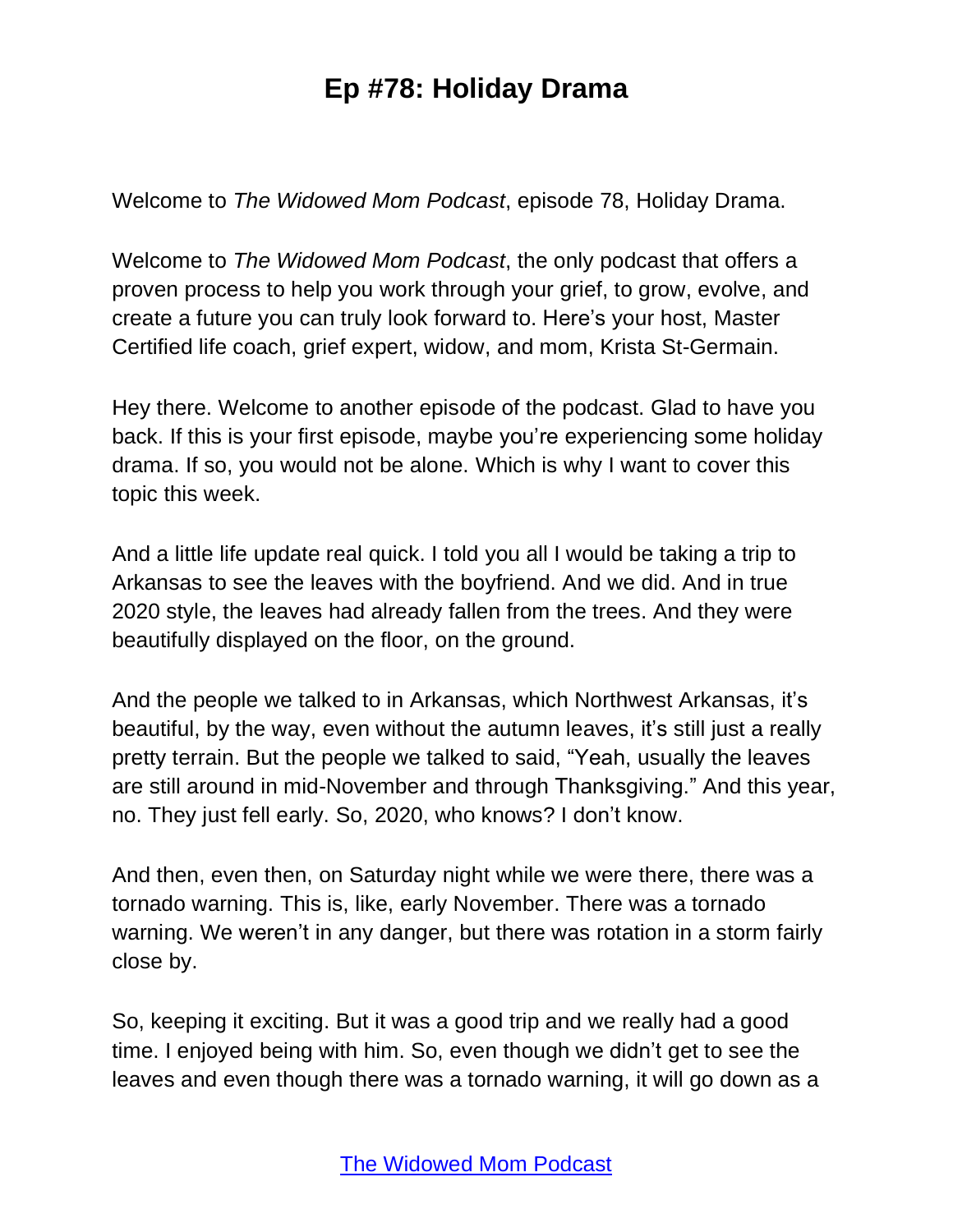memorable trip and maybe we'll try again next year and do it a little bit earlier.

I also want to remind you, listener review. Just for fun, right? Who doesn't want to win a little bit of extra money? A \$100 Visa gift card being given away to those who are willing to share this podcast, so we can get closer to reaching our goal of one million widows listening, one million downloads.

Because there's 11 million widows. Surely we can reach a million of them and help them, right? There's no way I can serve that many women as clients. But I know that I can help them with this podcast.

So, if you want to be part of that effort, then just share a screengrab of the podcast. And you can share it on Instagram @lifecoachkrista and tag me. Or you can share it on Facebook and tag me @coachingwithkrista. And then just send us a quick email to let us know you did it, [support@coachingwithkrista.com.](mailto:support@coachingwithkrista.com) And every time you do that, we will put your name in a drawing. And I appreciate those who are already participating.

Okay, let's get going. If you are dreading the holidays – there could be a variety of reasons for that. You might have some mixed feelings about the holidays. If a lot of what's coming up for you is grief-related, first I want to encourage that you take a listen to episode 24, which I did last year, called Happier Holidays After Loss.

Now, you can keep listening to this one as well. But be sure to go back and listen to that episode because that episode speaks to how to support yourself, how to deal with your feelings, how to make choices about where you're going to spend the holidays, from a place of self-compassion instead of perfectionism. And that's just as important this year, as it is every year. And that episode is out there for you.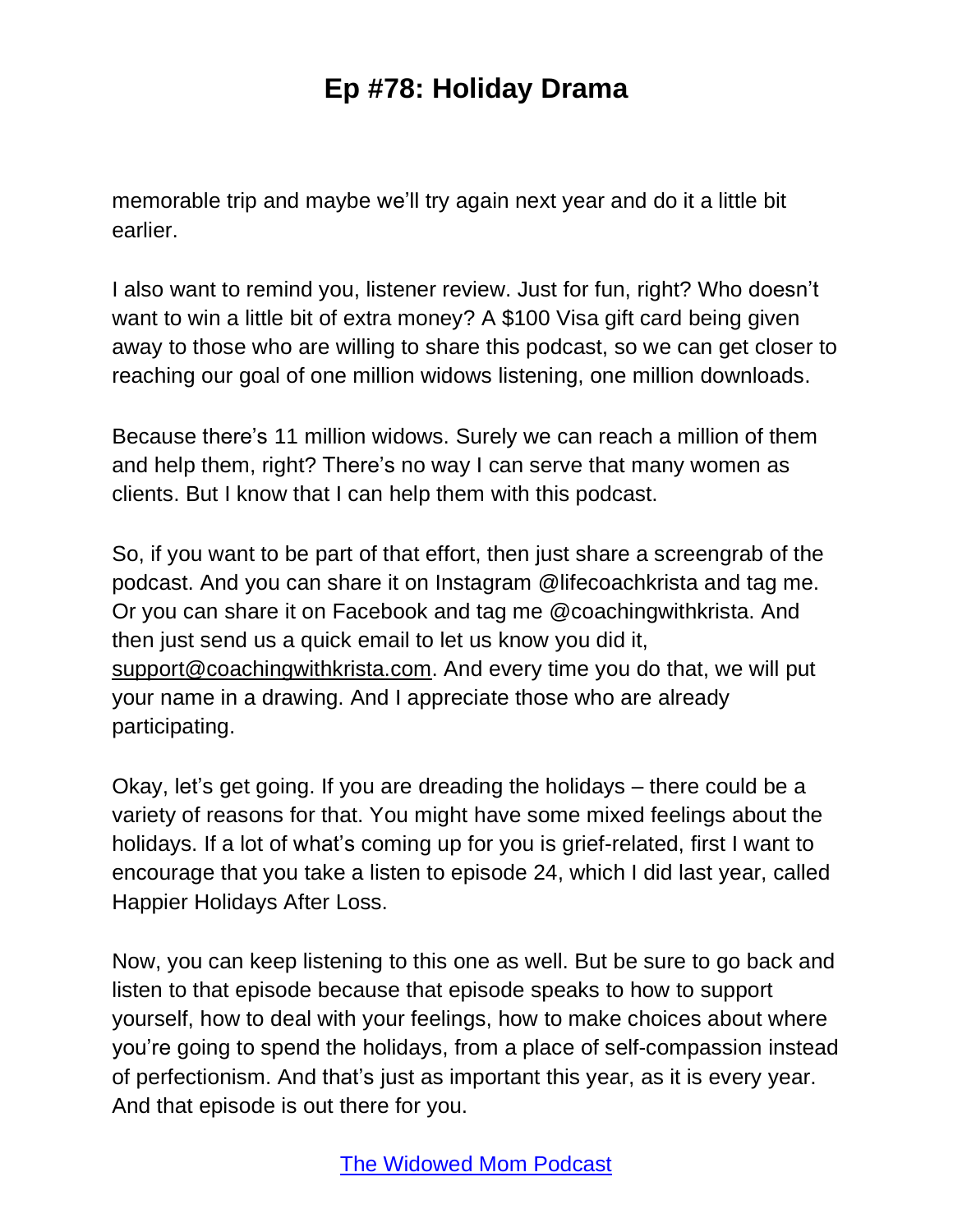But in this episode, I want to dive in specifically to the aspect of holiday challenge that is caused by humans as they interact with one another during the holidays. So, the holiday human drama, if you will. That's what we're going to talk about in this episode.

I believe there is no drama unless we, you, me, are dramatic in our thinking. I'm going to repeat that again. I believe there's no drama unless we are dramatic in our thinking. That means we're more powerful than we think we are.

Now, if you have experienced drama in your past around the holidays and humans, you've not done anything wrong. There's nothing wrong with you. It just means that you didn't know what I'm about to teach you and that you've been unknowingly giving power to things outside of you. And now, you're going to have the opportunity to take back that power.

Because people in your life do not have the power to create drama for you. They don't. I promise you. They can do things and they can say things. And that's it. No drama.

I remember when I learned this for myself. It kind of made my head hurt just a little bit. Because I knew my coach was right, but boy, it just went against everything that I had known. And then I remember wondering, where was this information all my life? Because it completely changed a family relationship that I had really been struggling with.

It was to the point that I dreaded being around that family member because I didn't know how to get away from the drama and I thought they were causing it. And I wanted to be around them. But I thought they were causing the drama. And so, I couldn't reconcile that.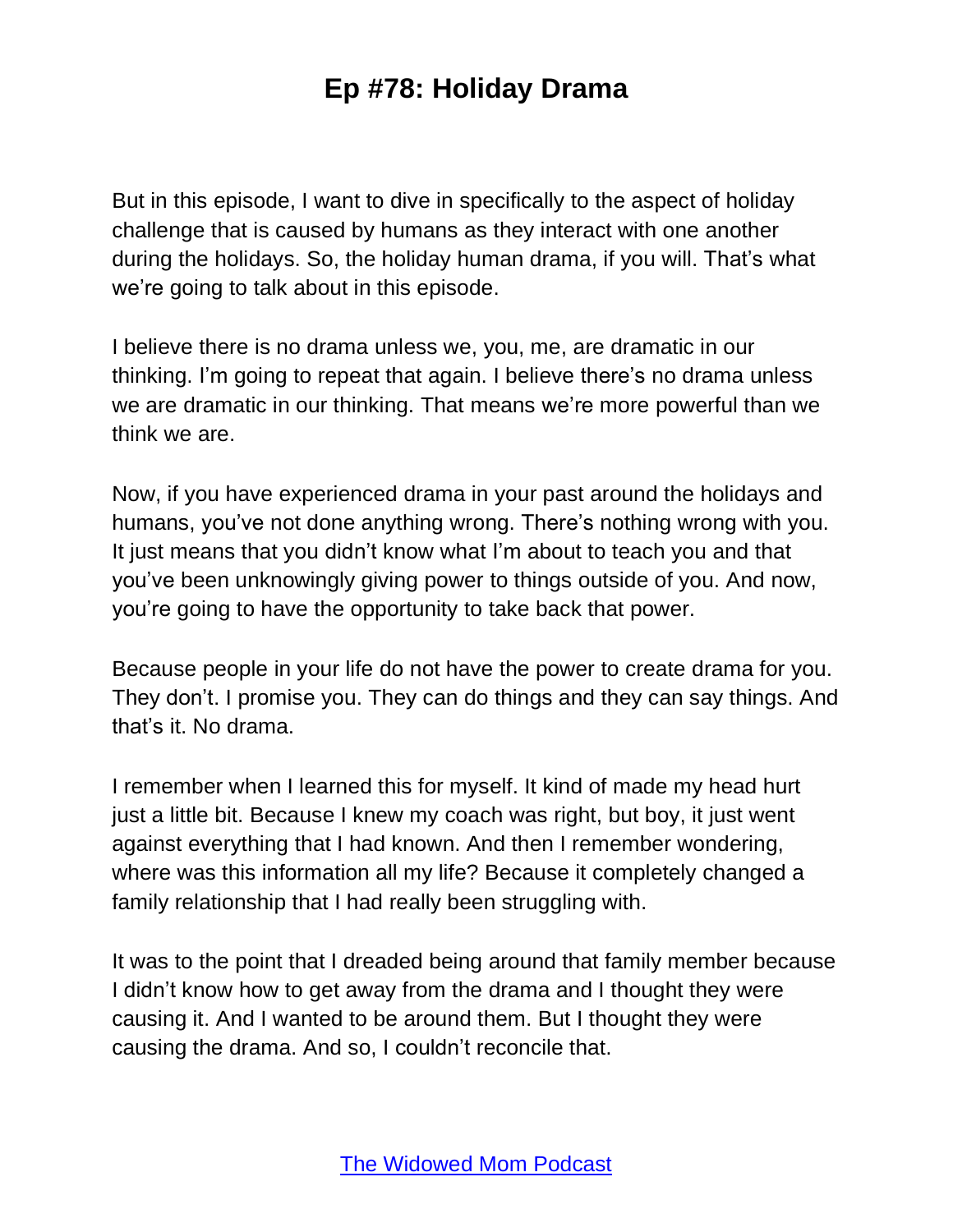And I definitely didn't know that it was possible for them to keep being them and for me to experience them without the drama that I was so used to. So, this really helped me. And I'm hoping it will help you too.

So, I want you to think about the holidays. What's your worst-case scenario as it relates to drama? And I know this year is weird because of COVID. So, you might be spending the holidays over Zoom. Maybe the people that you're spending them with are very limited this year. But it really doesn't matter.

And I'm doing this episode now because so much of our holiday drama happens way before the actual holidays arrive. The planning, the preparation, and there's the mental drama that we subject ourselves to in anticipation of the human interactions before they even happen. Do you do this? I think most of us do.

So, maybe it's something your in-laws are going to say that you're worried about. And believe me, I have heard all the stories. Maybe your in-laws are going to bring up the headstone and tell you that they didn't like your choice or hint at it. Or maybe they're actually just going to say it out loud. Who knows?

But let's say they do. Let's say they actually say that thing that you're worried they're going to say. They do that thing that you're worried they're going to do. No drama. No drama. They can share their opinions with words.

I want you to imagine syllables coming from holes in faces. That's really all it is. Syllables, little sounds, coming from holes in faces, from mouths. And those little sound waves, they reach your ears. And that amazing mind of yours interprets them. But that's really all they are is sounds coming from other people's mouths, the holes in other people's faces.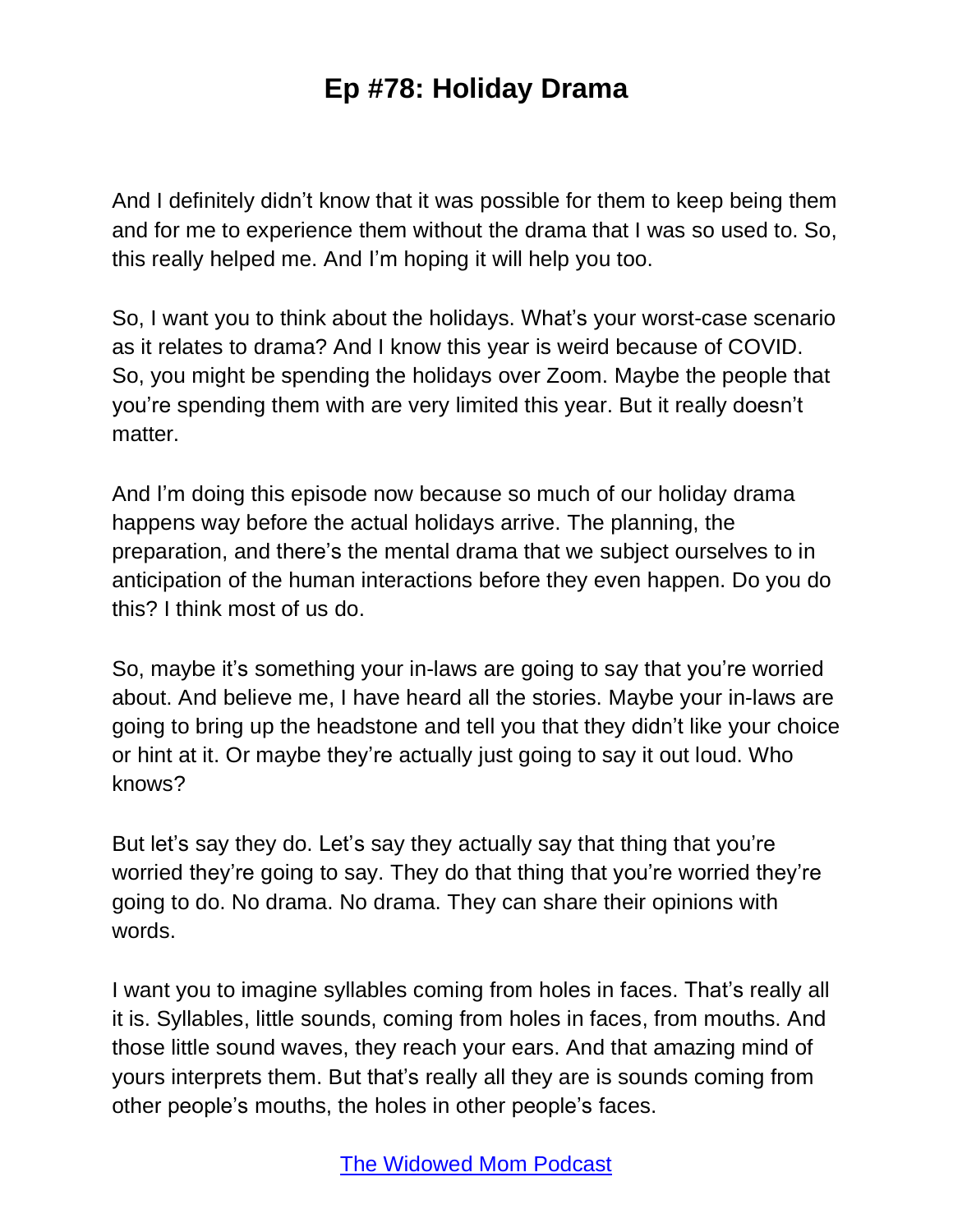And here's what nobody can take away from you. You get to be the boss of how you let those sound waves impact you, or if you let those sound waves impact you. Those sound waves have no power over you. Even if the person meant them to be hurtful. Even if they did.

I don't know if they did. And I assume that typically they don't. But even if they did, you still get to choose who you want to be. And nobody can take that from you.

Maybe you're worried about how your mom's going to act. Maybe she's that mom that acts like nothing happened and doesn't bring up your late husband, doesn't want to talk about it. Even that doesn't have to be dramatic. There's no drama there, really. There's just silence, right?

Maybe she thinks it would hurt you if she talked about him. Maybe she thinks it's bad luck. Maybe it's just too intense for her. We don't know what's on her mind, we don't know what's on her heart.

But silence is not dramatic. We make it dramatic when we tell stories about it. But we don't have to. Silence isn't dramatic. It's just there. It's a choice that she is making. And you get to think about him and talk about him all you want.

Maybe it's like your sister, I don't know. Maybe you're dating again and your sister tells you that she thinks it's just awful and how could you even consider dating so soon. Or maybe it's his step kids. Or maybe it's your kids, I don't know. It doesn't matter.

It doesn't matter who it is and it doesn't matter what they say or what they do. There's no drama without our permission. We have no idea why they think this. We have no idea why they say these things. Maybe they're scared. Maybe they have people-pleasing tendencies of their own, right?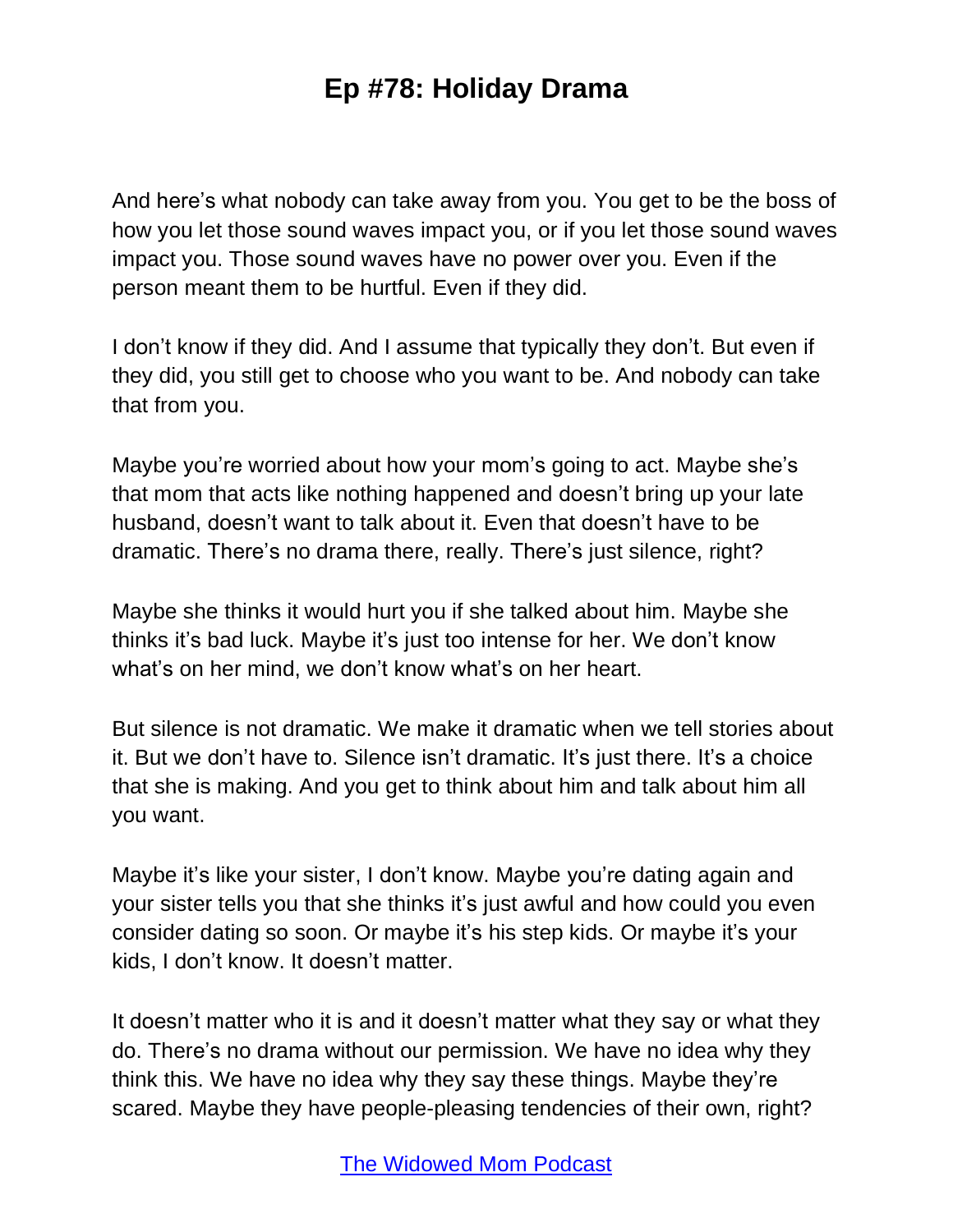Maybe they're genuinely worried about us. Maybe they actually believe that other people's opinions matter.

It doesn't matter. Because we know the truth. You know the truth. There's no drama. There's just words. There's just other people's opinions. Even if those words and opinions are delivered with raised voices or hands in the air, they still don't have any power over you. This is still your life and your choices and you can let people have their opinions. No drama included.

You know how it says, "Batteries not included," on packages sometimes, especially on kids' toys, batteries not included. It's like the warning for parents that, hey, spend more money, batteries are not included.

It's kind of silly, but I want you to picture that person who you think is going to be dramatic, and I want you to imagine them wearing a label that reads, "Drama not included." These are the types of silly little memory tools that will help you in the moment.

So, I want you to picture that person that you associate with drama. You got it? Can you see them? Can you picture that person or people? And I want you to imagine the drama not included label. It's on their forehead. Or maybe it's on their chest, wherever you want to put it, wherever your brain likes it. Go there with me. It will help you in the moment.

I don't know if you're going to do your holidays in person or you're going to do it by Zoom or whatever you're going to do. But here's another fun thing you can do. Have you ever played holiday human bingo? Or just human bingo or holiday bingo or family bingo? People call it different things.

We used to play bingo during meetings when I was in corporate America. I hate to admit this too loud. Sorry, former employer if you didn't know that we were doing this. But we were doing it.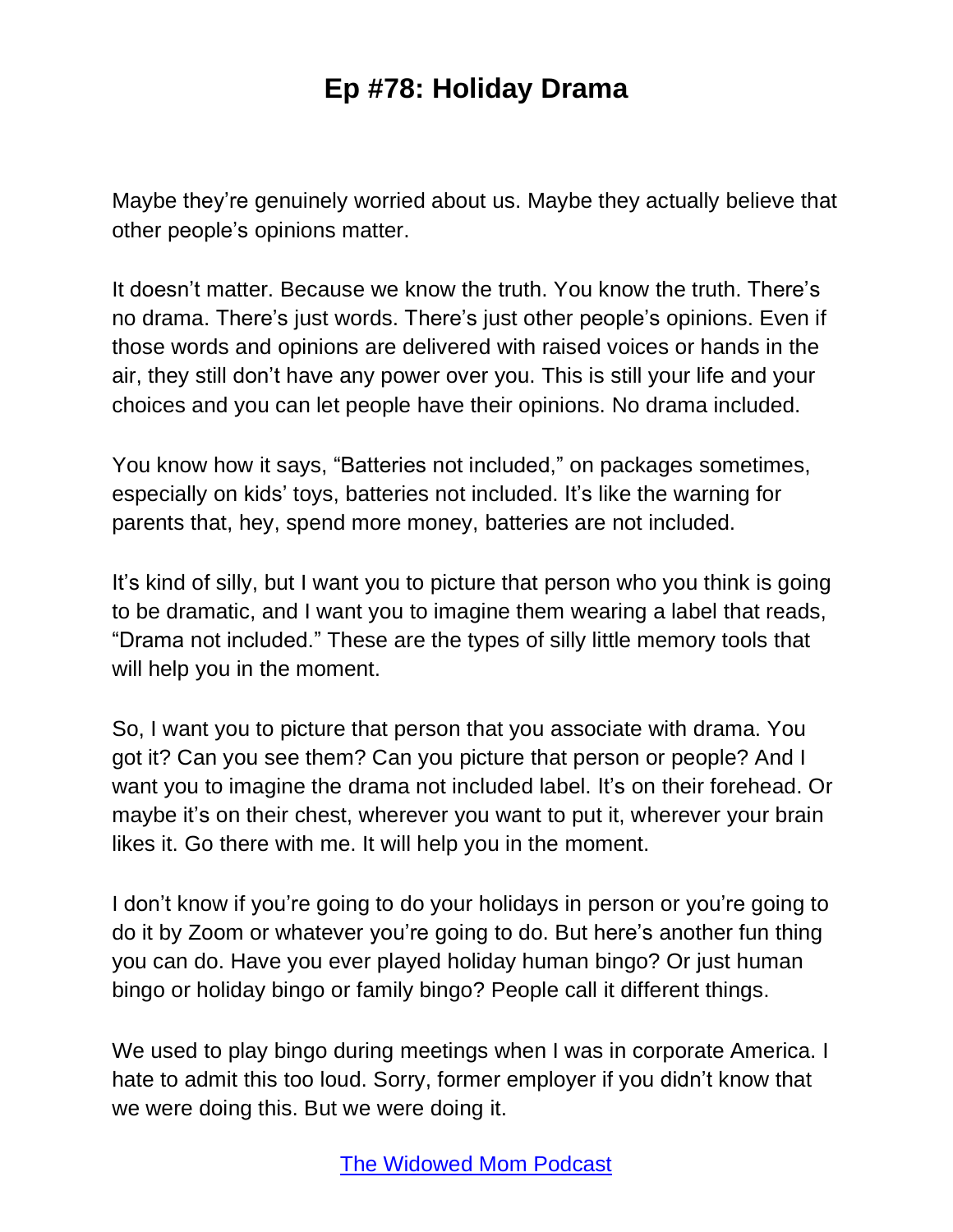We would have bingo cards with the things people normally did in a meeting. And some of them were specific to the types of meetings that we had or the personalities that were typically in those meetings. Just for entertainment purposes, right, because oh my gosh, such a large portion of the day was in meetings.

And so, it would be someone walks in late into a meeting and says, "What did I miss?" So, you can just count on that happening, right? Or somebody blames somebody else for a deadline that they didn't hit or they don't accept responsibility. And that would be a square on the bingo card. Or someone comes in the phone conference and someone in the room says, "Who just joined?" It's such a classic. Those kinds of things. Someone runs out of coffee, starts getting edgy.

There's actually a person – he's not listening to my podcast, but Bill, I'm talking to you. Because we all knew that when Bill ran out of coffee, he was going to go downhill fast. But he doesn't listen to the podcast. I digress.

So, a little human bingo. What are those things that your family members always do and you rail against it when they do them and you're like, "Why do they do that thing?"

But instead of expecting people not to do what they always do, how about we expect them to do what they always do? They've always done it, why don't we just expect them to do it? We don't have to put them in a box, but we can have a little fun. We can take it less seriously. We can lighten up a little bit. We can expect them to do what they've always done and we don't have to turn it into anything dramatic. We can have fun with it.

We can just go, "Yep, this is just the part where so and so says that thing they always say and does that thing they always do." And then we laugh a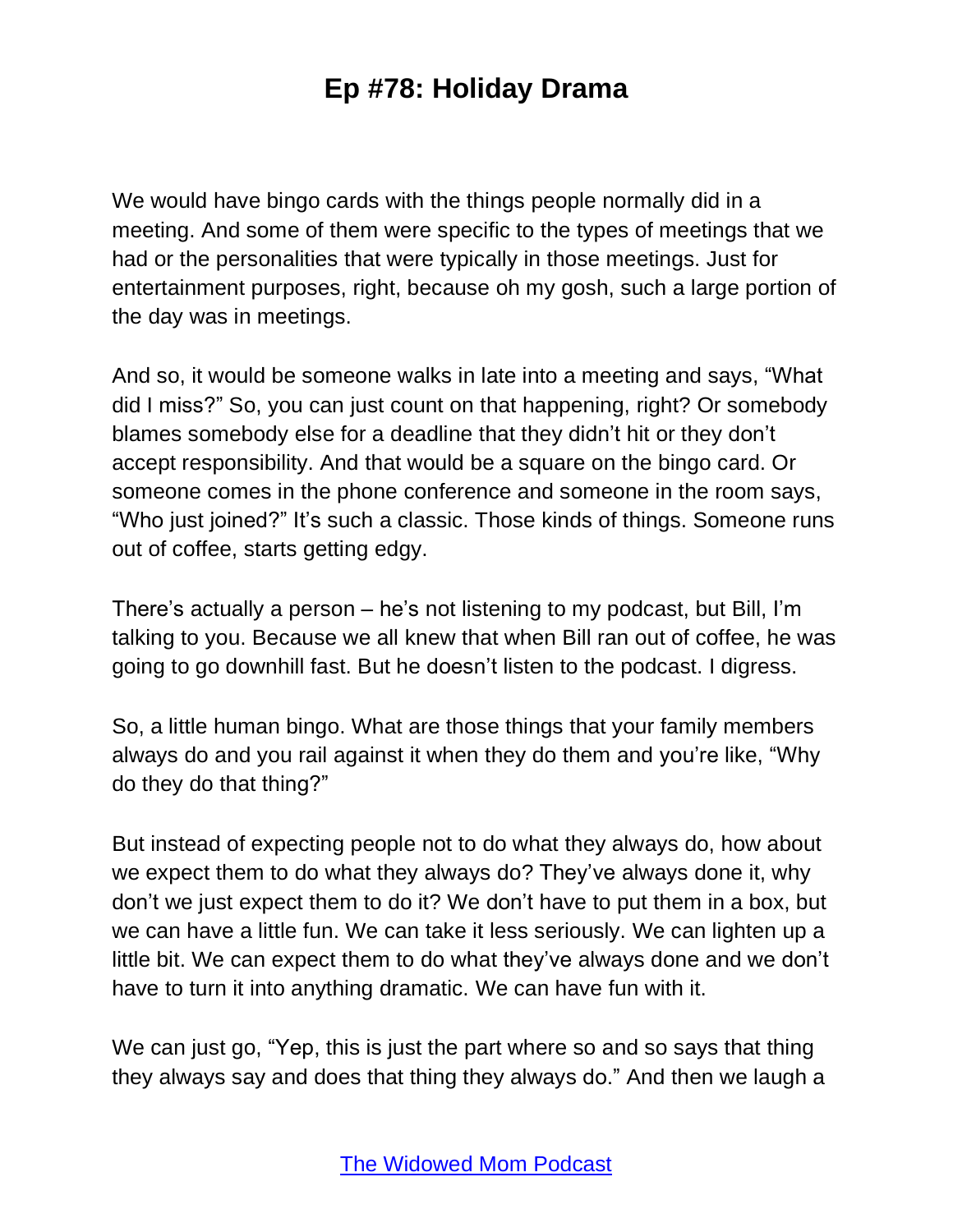little bit and we, like, silently high-five ourselves and mark our bingo card off, mentally at least.

But what I want to offer you, regardless of whether it's human bingo or drama not included signs, whatever, is that the same things can unfold over the holidays that have unfolded over past holidays. Now maybe your husband's been gone for a while. I don't know, maybe your loss is more recent.

But regardless, if the other things that people said and the other things that people did, those things that you are dreading, those things that you are worried about, those things that you think are going to be problems for you, if you chose to see them without the label of drama, if you instead chose to see them as just words, just humans doing things, just patterns of behavior, things that can't harm you and you saw yourself as able to navigate those things with grace and with humor, as though you were in one of those large hamster balls.

Have you seen those hamster balls at carnivals where there's one person in each ball and they're running around the field and they're bumping into one another and it's really silly and ridiculous? We can do that. We can each stay in our own little ball and be who we are and not cause a negative effect on the other person. You can let the people at your holiday gathering or in your family be who they are and not cause harm to you.

And if you consider them toxic, now might be a good time to listen to episode 32, Dealing with Toxic People. Because I teach that emotions aren't contagious. Therefore, you don't have to worry about people being toxic. And so, episode 32 might be a good reminder. Toxic people, toxic work environments, it's just not a thing.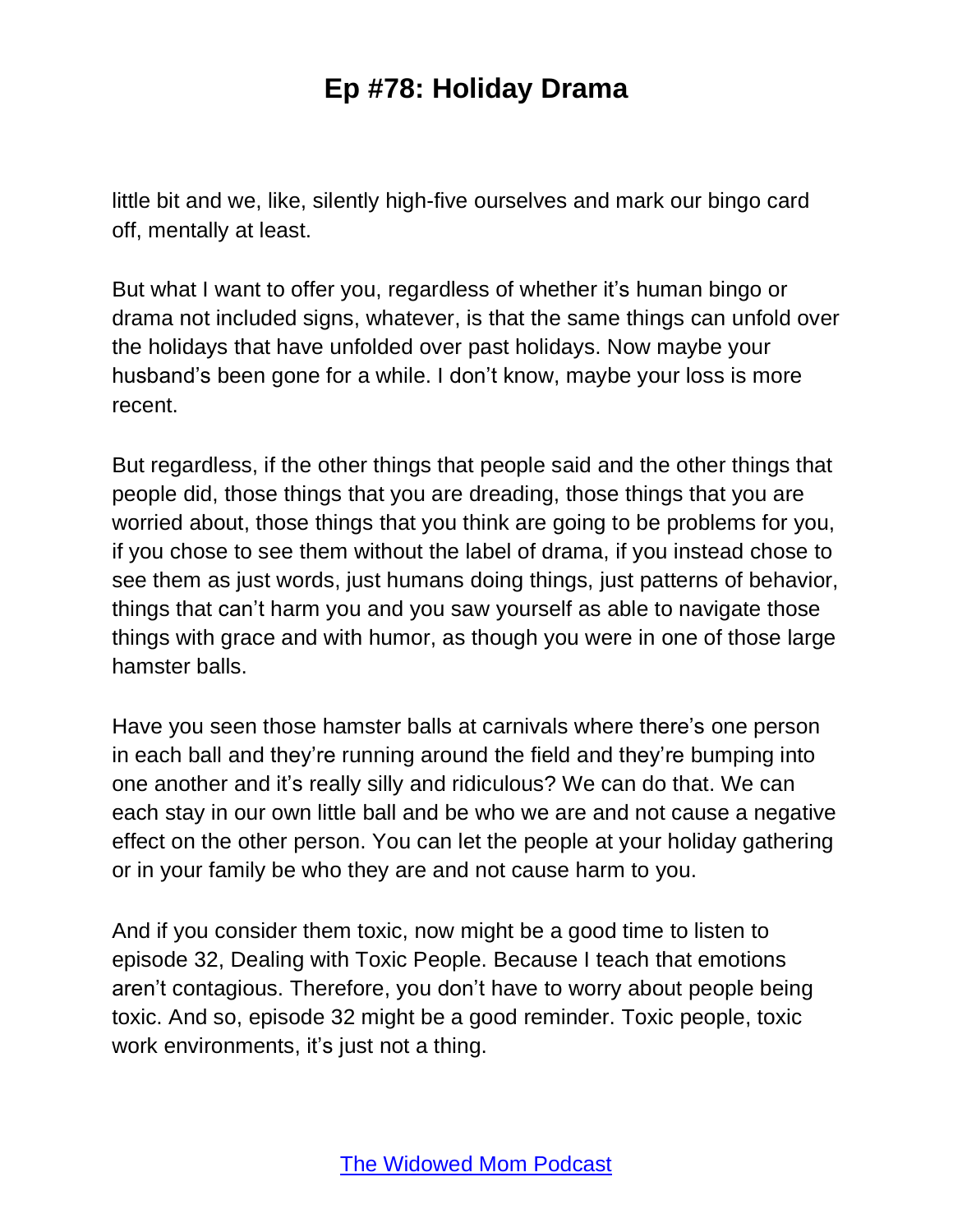It's not a thing and it's much easier to navigate the events and people that you find challenging when you decide to drop the toxic label because that label will have you feeling afraid, right? Afraid to be around them because they might ooze onto you. But it can't happen.

And I also want to remind you, you can still choose not to be around people. Because you are a grown woman and you get to do what you want. You don't have to be around anybody. You get to choose. But I want you to choose powerfully because it's your choice. Not because you're afraid of someone. Not because you're worried that they will cause you drama, but because you are a grown woman and you get to do what you want with your life.

And you don't need anybody's permission to decide who you want to spend your time with or how you want to spend your time. Because you get to be the boss of that.

Okay, in summary, people in your life do not have the power to create drama for you. They can do things and they can say things and that is it. No drama without our permission. You get to be the boss of whether you see your holidays or the people in them as dramatic.

You can play a little holiday human bingo, even if it's just in your mind to lighten things up a bit. You can visualize people in hamster balls or wearing the drama not included label. Whatever helps you stay in your own power so that you don't make yourself victim to a story that your brain has about someone being dramatic.

Because the holiday season for widows can be hard enough without adding any human drama. We don't need to do this to ourselves. And nobody else has the power to do it to you. And if you need help, I'm here, alright.